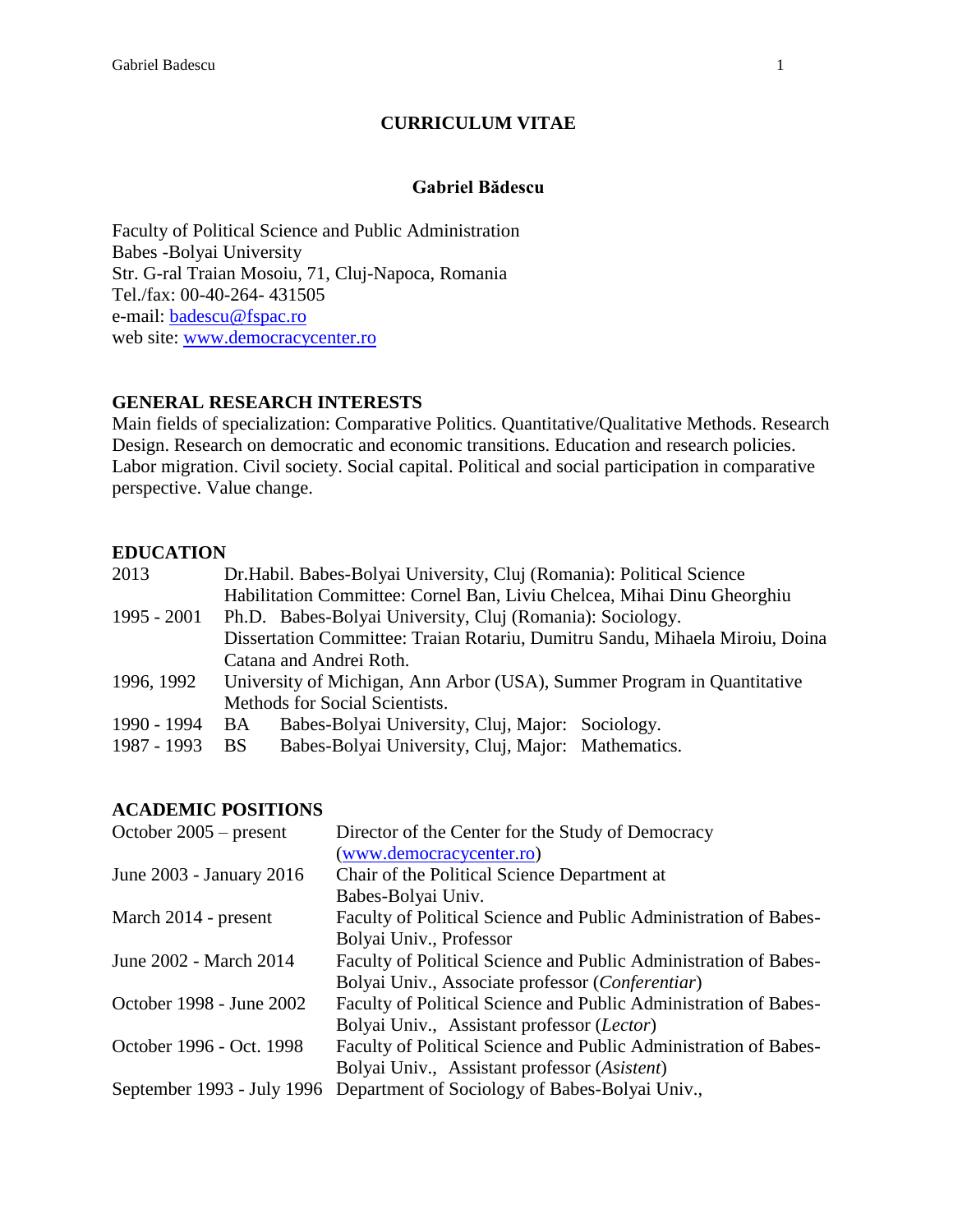instructor (*preparator*).

July 1993 - September 1993 Laboratory of Sociology of Babes-Bolyai Univ., research assistant.

## **TEACHING EXPERIENCE**

- Research methods (Quantitative methods, Research design)
- Public policy analysis
- Political culture and social capital in the post-communist countries
- Civil society and political participation in Romania
- Demography

# **OTHER ACTIVITIES**

Member of the Romanian National Council of Higher Education Statistics and Forecast (CNSPIS), 2016 - 2018

Member of the Romanian National Research Council (CNCS), 2011-2013

President of the Romanian Agency of Governmental Strategies, Secretary of State. 2009-2010

Coordinator of the Research Design and Data Analysis Master Program, 2006 -

Board Member of the Autonomy Arrangements in the World Project, 2015 –

Member of the Scientific Board of the Public Policy Center, West University of Timisoara, 2016 –

Member of the Scientific Council of Babeș-Bolyai University, 2016 -

Member of Ad-Astra Association [\(www.ad-astra.ro\)](http://www.ad-astra.ro/), 2015 -

Board member of the Centre for Research on Culture [\(www.culturadata.ro\)](http://www.culturadata.ro/), 2010-2013 Editor-in-Chief of the Studia Politica Babeş-Bolyai Journal, 2008 -2013

Member of the editorial board of DemocratieUBB [\(www.democratieUBB.ro\)](http://www.democratieubb.ro/), Cogitus [\(www.cogitus.ro\)](http://www.cogitus.ro/), Romanian Journal of Political Science.

Member of the advisory board of the Journal of Comparative Research in Anthropology and Sociology [\(www.compaso.ro\)](http://www.compaso.ro/)

Co-director of the Romanian National School of Social Statistics, 1998 - 2004

Board member of the Romanian Society of Political Science [\(www.srsp.ro\)](http://www.srsp.ro/), 2006-2008 Member of the "Citizenship, involvement, democracy" scientific network of the European Science Foundation [\(http://www.mzes.uni-mannheim.de/projekte/cid/\)](http://www.mzes.uni-mannheim.de/projekte/cid/)

Board member of the Cluj Community Foundation [\(www.fundatiacomunitaracluj.ro\)](http://www.fundatiacomunitaracluj.ro/), CRDE [\(www.edrc.ro\)](http://www.edrc.ro/), Provobis. National Volunteer Center [\(www.provobis.ro\)](http://www.provobis.ro/), and the Noi Orizonturi Associations [\(www.noi-orizonturi.ro\)](http://www.noi-orizonturi.ro/)

Reviewer for the International Political Science Review, Romanian Journal of Society and Politics, Nationalism and Ethnic Politics, Acta Politica, Journal of Politics, Journal of Applied Quantitative Methods, World Development, Scandinavian Political Studies, Europe-Asia Studies.

Trainer at workshops and summer schools on research methodology, education policies, anticorruption policies.

# **AWARDS AND FELLOWSHIPS**

2016 Excellentia UBB 2016 teaching award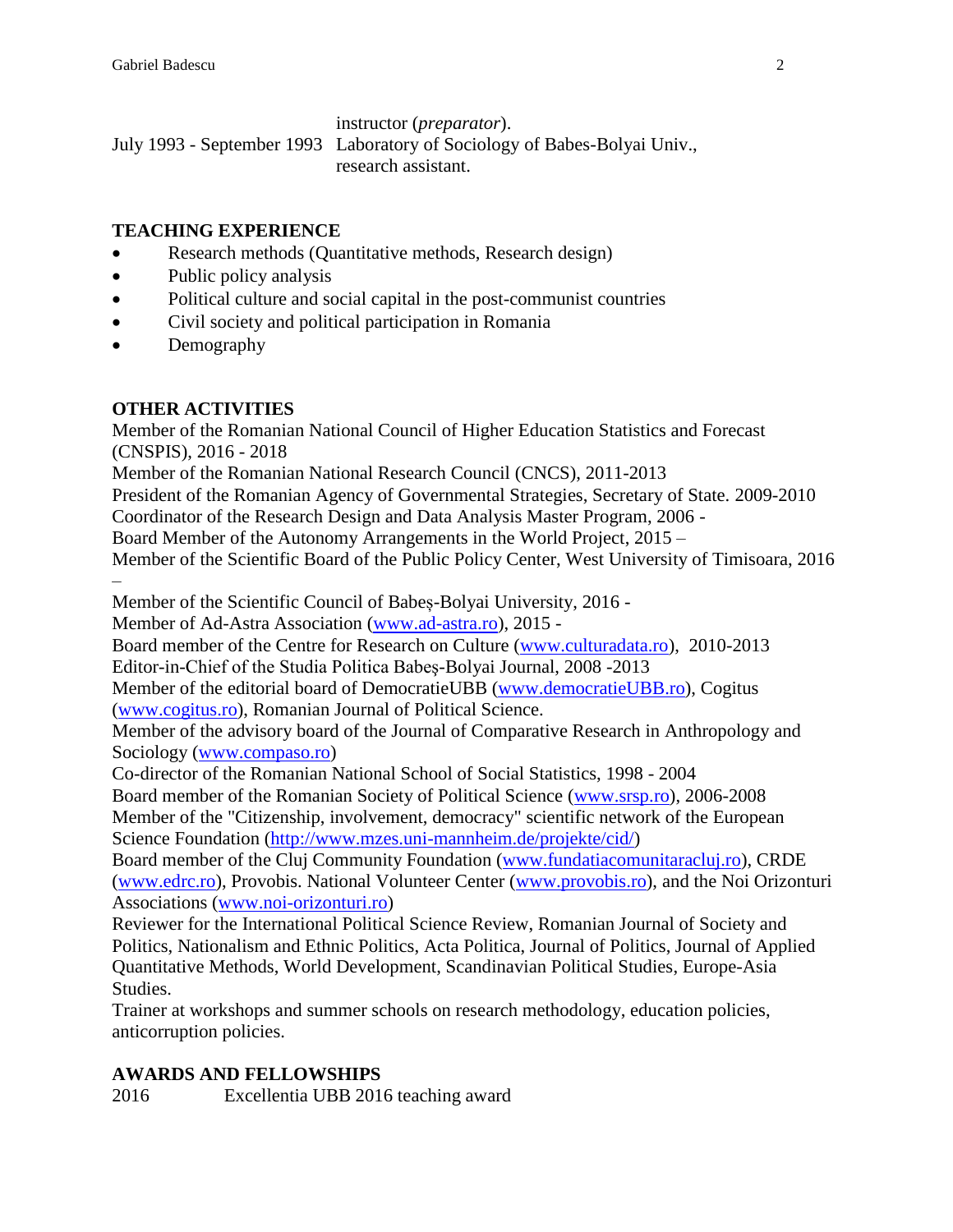| 2015        | Babes-Bolyai University Award for Excellency in Research                                                                                                                      |
|-------------|-------------------------------------------------------------------------------------------------------------------------------------------------------------------------------|
| 2008        | <i>Professor Bologna</i> teaching award.                                                                                                                                      |
| 2007        | Babes-Bolyai University Research Award                                                                                                                                        |
| 2005        | King-Groza Award of the Romanian Society of Political Science                                                                                                                 |
| 2005        | The Romanian Regional Development Agency Award of Excellence                                                                                                                  |
| 2005        | Babes-Bolyai University Award for Excellency in Research                                                                                                                      |
| 2004        | Fulbright post-doctoral research fellowship                                                                                                                                   |
| 2004        | Occasional Lecture Program Travel Award offered by the Council for                                                                                                            |
|             | <b>International Exchange of Scholars</b>                                                                                                                                     |
| 2001-2004   | Central European University Research Fellowship                                                                                                                               |
| 2002        | Transylvanian Leadership fellowship offered by Michigan State University, USA,<br>in view of professional exchange and development of leadership capacity,<br>November 2001   |
| 2000        | Local Government Initiative grant for organizing an international workshop:<br>"Social capital and policies in the former communist countries", Cluj, January14-<br>16, 2000. |
| 1999        | American Political Science Association Senior Scholar International Travel Grant.                                                                                             |
| 1999-2000   | Open Society Foundation support grant for completing the last year of Ph.D. thesis                                                                                            |
| 1998-1999   | International Fellowship of Open Society Institute – Budapest.                                                                                                                |
| 1996, 1997, |                                                                                                                                                                               |
| 1998, 1999  | International Research and Exchanges Board travel grants                                                                                                                      |
|             |                                                                                                                                                                               |

## **PUBLICATIONS**

#### **Books**

- **Bădescu, Gabriel**. 2013. Social Capital and Public Participation. Bucuresti: Tritonic Press. 2013. 138p ISBN 978-606-8536-20-0
- **Bădescu, Gabriel**. 2011. Associations and Democracy in Romania. (ed.) Cluj: Accent Press. 2011, 329p ISBN 978-606-561-029-3
- **Bădescu, Gabriel**, Mircea Comșa, Andrei Gheorghiță, Cristina Stănuș, Claudiu Tufiș. 2010. Implicarea civică și politică a tinerilor. Constanța: Editura Dobrogea. ISBN 978-606-565- 013-8
- **Bădescu, Gabriel**, Mircea Kivu, Monica Robotin. 2005. (eds.) Barometrul relatiilor etnice: 1994-2002. O perspectiva asupra climatului interetnic in Romania. (The Ethnic Barometer: 1994-2002. A Perspective on the ethnic context in Romania). (eds.). Cluj: Centrul de Resurse pentru Diversitate Etnoculturala. 2005. 174p ISBN 973-86239-4-4
- **Bădescu, Gabriel**, Eric Uslaner. 2003. (eds.) Social capital and the transition to democracy. Routledge: London, 2003, 239p ISBN 0-415-25814-6
- **Bădescu, Gabriel**. 2001. Capital social si participare politica in Romania. (Social capital and political participation in Romania). Cluj-Napoca: Accent Press. 2001. 325p ISBN 973- 85540-0-4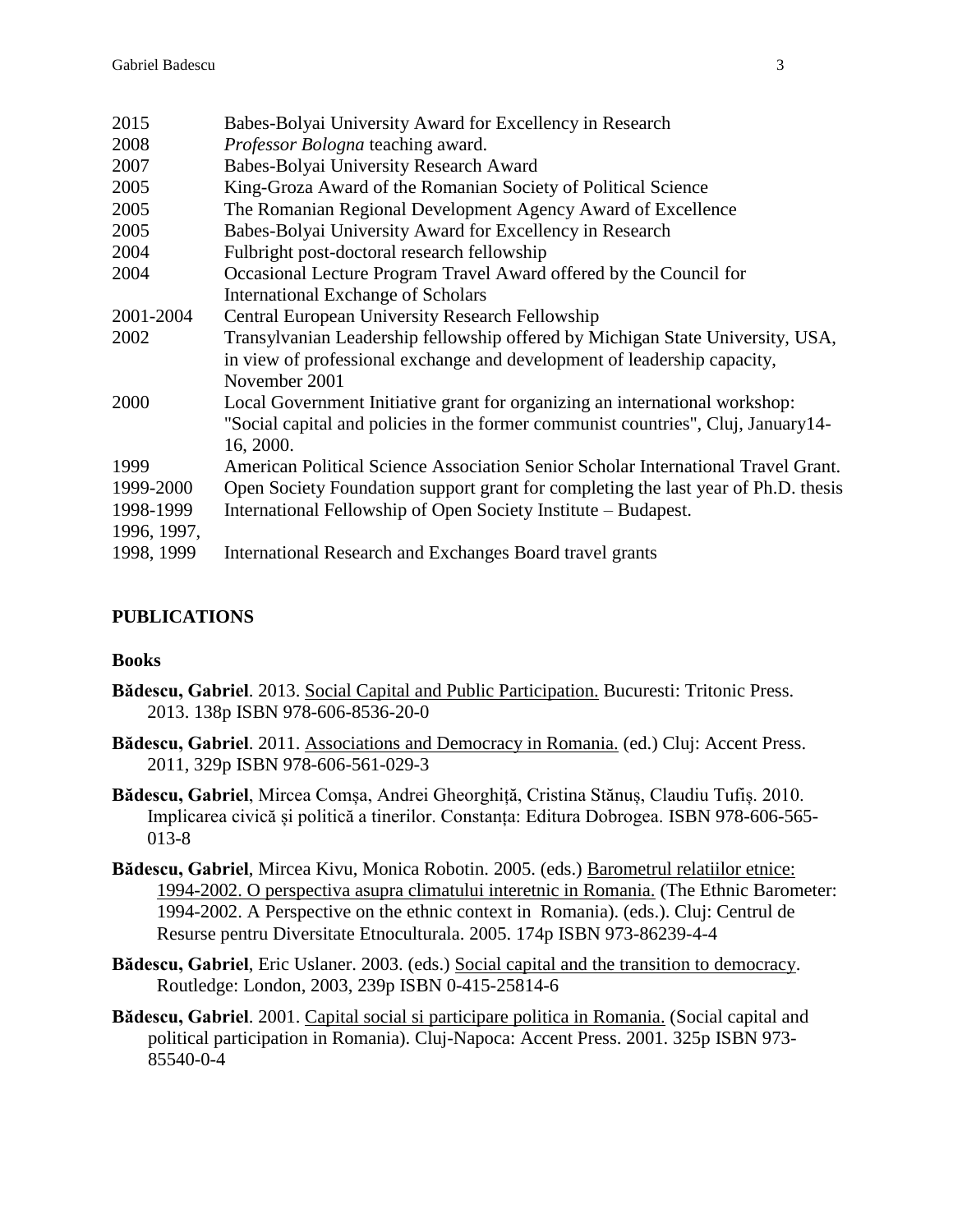- **Bădescu, Gabriel**. 2000. Die Roma bei den Kommunalwahlen in Rumaenien Juni 2000 (Roma population in the 2000 Romanian local elections). Resita: InterGraf Verlag. 98p ISBN 973- 97258-3-10
- Rotariu, Traian (coord.), **Gabriel Bădescu**, Irina Culic, Elemer Mezei, Cornelia Muresan. Metode statistice aplicate in stiintele sociale (Statistical methods applied in social sciences). Iasi: Polirom. 1999 and 2001. 334p ISBN 973-683-200-7

### **Articles and chapters**

- Sum, Paul, **Bădescu, Gabriel**, 2018. Does inequality erode generalized trust? Evidence from Romanian youths. Acta Politica.<https://rdcu.be/Ojm7>
- Sum, Paul, **Bădescu, Gabriel**, 2018. Does inequality erode cooperation in the classroom? Evidence from PISA 2015. Center for the Study of Democracy Working Paper Series. May 2018
- **Bădescu, Gabriel**. 2018. Analiza datelor PISA. Un mijloc de a crește calitatea politicilor educaționale în Republica Moldova (How to increase the quality of educational policies in the Republic of Moldova). in Rima Bezede (et.al) Modernizarea învățământului general în Republica Moldova: Studii de politici educaționale în baza rezultatelor PISA 2015. Chișinău, 6-14. ISBN 978-9975-139-56-4
- Bob Ives, Madalina Alama, Liviu Mosora, Mihaela Mosora; Lucia Grosu-Radulescu; Aurel Ion Clinciu, Ana-Maria Cazan, **Gabriel Badescu**, Claudiu Tufis, Mihaela Diaconu, Amalia Dutu. 2017. Patterns and Predictors of Academic Dishonesty in Romanian University Students. Higher Education. November 2017, Volume 74, Issue 5, pp 815–831. <https://doi.org/10.1007/s10734-016-0079-8>
- Jan van Deth, Bob Edwards, **Gabriel Bădescu**, Rosemary Leonard, Alisa Moldavanova, Michael Woolcock. 2016. Associations and social capital, social networks and social exchange. Ch. 62. of the Palgrave Research Handbook of Volunteering and Nonprofit Associations, 178- 196. ISBN: 978-1-137-26316-2 (Print) 978-1-137-26317-9 (Online)
- **Bădescu, Gabriel**, Daniela Angi. 2016. The political resocialization of Romanian migrants. Psychological Research, Volume 19, Number 1, 2016, 31 – 41.
- **Bădescu, Gabriel**, Paul Sum. 2015. Generalized trust and diversity in the classroom: a longitudinal study of Romanian adolescents. Communist and Postcommunist Studies. Vol. 48, Issue 1: March 2015, 33-41.<http://dx.doi.org/10.1016/j.postcomstud.2015.01.004>
- Robert Ives, **Gabriel Badescu**. 2015. Romanian scholarly productivity: Recent history and recommendations. Higher Education Research & Development. Vol. 34, Issue 5. : DOI: 10.1080/07294360.2015.1011094
- **Bădescu, Gabriel** and Daniela Angi. 2014. Media commitments and trust in europe. Effects of media systems on generalized and institutional trust. The NISPAcee Journal of Public Administration and Policy. Vol. VIII. No. 2. Winter 2014-2015, 13-45
- Burean, Toma, **Gabriel Badescu**. 2014. Voices of Discontent: Student Protest Participation in Romania. Communist and Postcommunist Studies. Vol. 47, Issues 3-4, 385-397. DOI: 10.1016/j.postcomstud.2014.10.004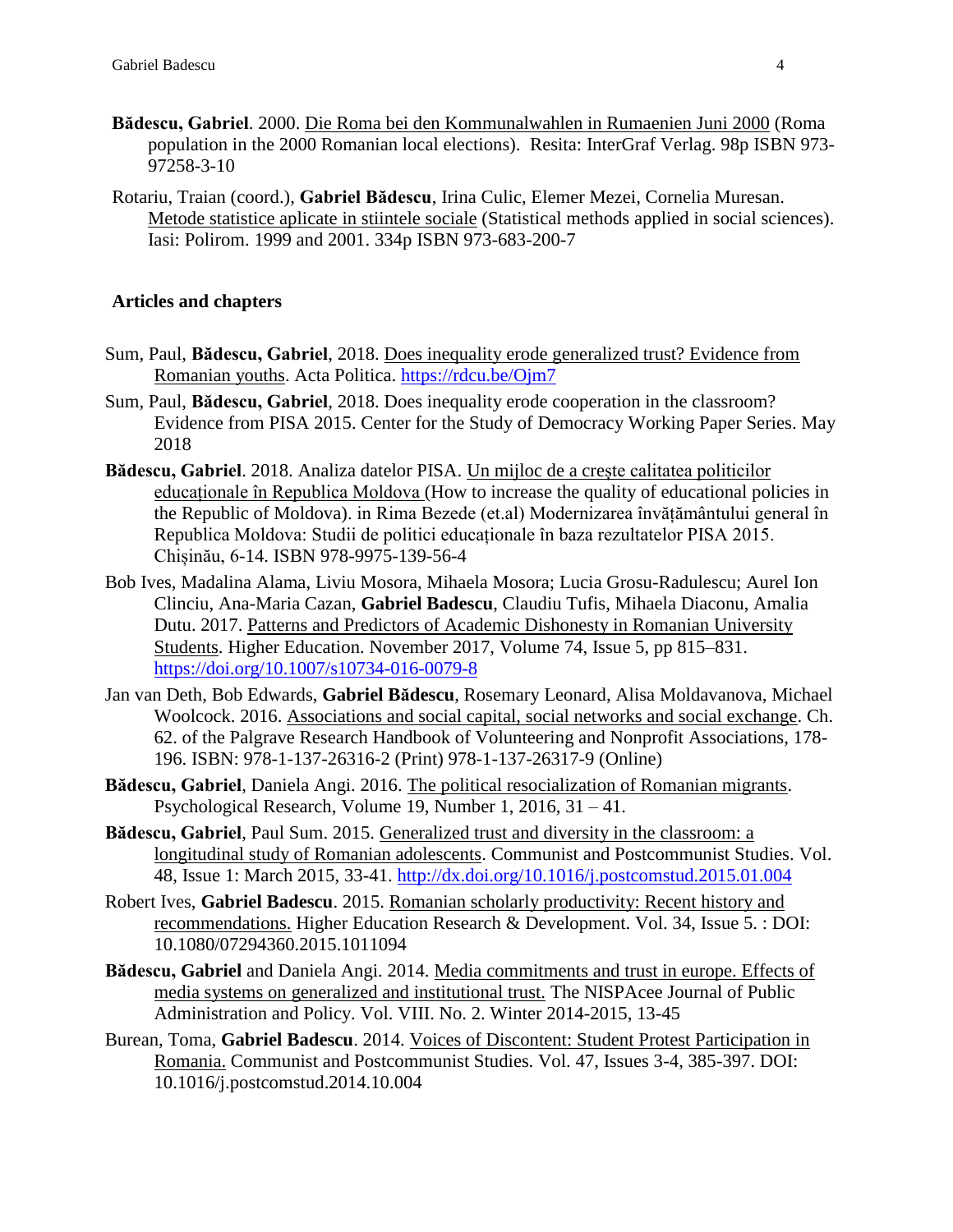- Burean, Toma, **Gabriel Bădescu** and Horia Lupu. 2014. The 2014 European elections in Romania. Political Preferences 9/2014. 57-76.
- Sum, Paul and **Gabriel Badescu**.2014. Culture and Experience: Generalized Trust among Romanian Migrants in Italy and Spain. Politics in Central Europe. Vol. 10, No. 3. 2014. 7- 26
- Burean, Toma, **Gabriel Badescu**. 2014. The Effects of Economic Crisis and Austerity Measures on Political Culture in Romania. Research in Social Change. Vol.6, No.1. 2014. 5-43
- Burean, Toma, Csongor Erno Szocs, **Gabriel Badescu**. 2014. The long lasting effects of the economic crisis on political culture. Politics in Central Europe. Vol. 10, No. 1. 2014. 7-24
- **Bădescu, Gabriel**, Daniel Pop. 2012. Introduction: Education Policy and Equal Education Opportunities. in Education Policy and Equal Education Opportunities. New York: Open Society Foundations. 2011, 17-53. ISBN 978-1936133512
- **Bădescu, Gabriel**. 2011. Corruption, Education, and Political Culture in Romania. in Ronald F. King and Paul E. Sum, eds. Romania under Basescu: Aspirations, Achievements, and Frustrations during his First Presidential Term, Lanham, MD: Lexington Books. 221-239. 2011. ISBN 9780739148563 0739148567
- **Bădescu, Gabriel**. 2011. Democratic Effects of Civic Engagement: Lessons from Eastern Europe. in G. Badescu (ed.) Associations and Democracy in Romania. (ed.) Cluj: Accent Press. 2011
- **Bădescu, Gabriel**, Bogdan Radu. 2010. Explaining Political Participation in East Central Europe. (with Bogdan Radu) in Loek Halman and Malina Voicu (eds.). Mapping value orientations in Central and Eastern Europe. Brill Academic Publishers. 2010, 169-194. ISBN 9789004185623 9004185623
- **Bădescu, Gabriel**. 2009. Democracy and Associations in an Ex-Communist Country. Contributions of Volunteering oo The Romanian Democratic Development. Eirene. 2009.
- **Bădescu, Gabriel**, Oana Stoian and Andra Tanase. 2007. Cultural Effects of Labor Migration in Romania. Est-Ovest. Rivista di studi sull'integrazione europea. No. 6, vol. 37, 131-153. 2007. (translated in republished in R. Anghel and I. Horvath. 2009. Sociologia migratiei. Teorii si studii de caz romanesti. Polirom)
- Sum, Paul, **Gabriel Bădescu**, 2009. Coming Home: First and Second Order Effects of Returning Migrants on Romanian Economic Development through the Changing Dynamics of Social Capital. Romanian Journal of Communication and Public Relations. Vol. 11, no. 3. 17-37. 2009
- **Bădescu, Gabriel**, Toma Burean. 2008. Internet Use and Youth Political Participation: A Three-Country Study. in Maria Diaconescu (ed.). Teenagers' Actions and Interactions Online. Cluj University Press. p. 131-147. 2008.
- **Bădescu, Gabriel**, Katja Neller. 2007. Associational Involvement. in Jan van Deth, Anders Westholm and Jose Ramon Montero (eds.) Citizenship, Involvement and Democracy in European Democracies: A comparative Analysis. Routledge: 158-188. 2007
- **Bădescu, Gabriel**. 2007. Better Democrats in Bulgaria and Romania by EU Enlargement? in Chong-ko Peter Tzou (ed.) The Fifth Enlargement of the EU. Challenge and Perspective. Taipei: Tamkang University. 21-49. 2007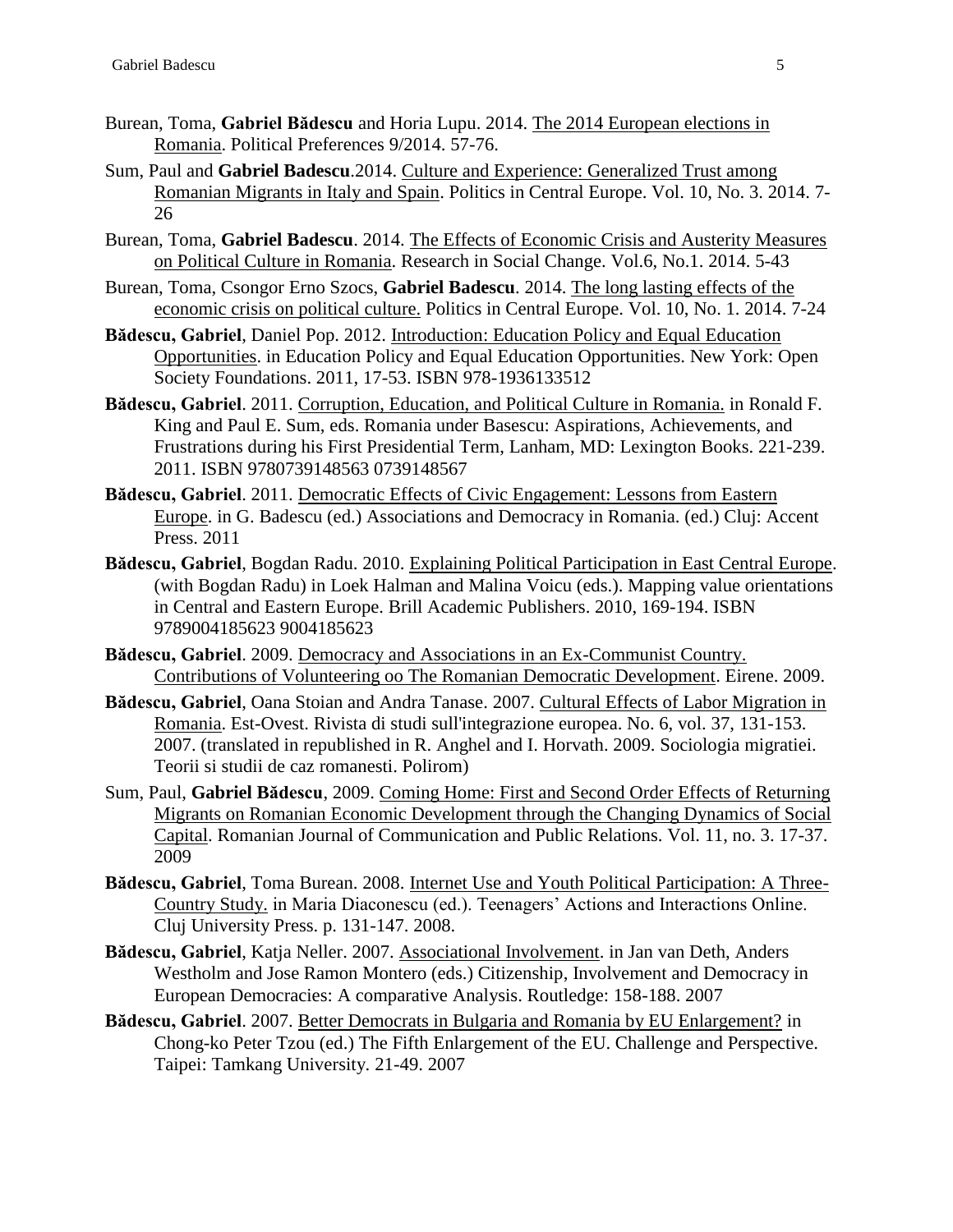- **Bădescu, Gabriel**. 2006. Historical and cultural borderlines in eastern Europe. in Hans-Dieter Klingemann (ed.). Democracy and Political Culture in Eastern Europe. Routledge. 85-98. 2006
- **Bădescu, Gabriel**. 2006. Trust, Corruption and Tax Evasion in Romania. in Hayoz, Nicolas; Hug, Simon (eds.). Tax Evasion, Trust and State Capacities. Bern, Peter Lang. 2006.
- Bădescu, Gabriel. 2006. Impactul educației electorale în comunități multietnice din România (The Impact of Electoral Education in Romanian Multiethnic Communities). Studia Universitatis Babeş-Bolyai Politica. LI, 1, 91-115. 2006.
- **Bădescu, Gabriel**. 2006. Better citizens by international labor migration? The Romanian Journal of Society and Politics. Vol. 5. No. 2. 65-84, 2006.
- **Bădescu, Gabriel**, Paul Sum. 2005. Historical Legacies, Social Capital and Civil Society: Comparing Romania on a Regional Level. Europe-Asia Studies, Vol. 57, No. 1, PP. 117- 133. 2005. DOI:10.1080/0966813052000314138
- **Bădescu, Gabriel**. 2005. Şcoala pentru o cultură democratică. (School education for a democratic culture). Şcoala reflexivă. Nr. 5. 2005
- **Bădescu, Gabriel**. 2004. Romanian Labor Migration and Citizenship. in Daniel Pop (ed.) New Patterns of Labor Migration in Central and Eastern Europe. Amm Press. 2004
- Sum, Paul, **Gabriel Bădescu**. 2004. An Evaluation of Six Forms of Political Participation in Romania. with Paul E. Sum. in Henry F. Carey (ed), *Romania since 1989: Politic, Economics and Society.* Lanham: Lexington Books. 2004. 179-195
- **Bădescu, Gabriel**, Eric Uslaner, Paul Sum. 2004. Civil society development and democratic values in Romania and Moldova. East European Politics and Societies. 18.2. 2004. 316- 342. DOI:10.1177/0888325403259915
- Uslaner, Eric, **Gabriel Bădescu**. 2004. Honesty, Trust, and Legal Norms in the Transition to Democracy: Why Bo Rothstein Is Better Able to Explain Sweden than Romania. in Janos Kornai, Susan Rose-Ackerman and Bo Rothstein (eds), *Creating Social Trust: Problems of Post-Socialist Transition*. Palgrave Macmillan 2004. 31-53
- **Bădescu, Gabriel**. 2004. Culture, Income Tax and Social Inequality in Romania. The Romanian Journal of Society and Politics. Vol. 4. No. 1. 2004. 80-97
- **Bădescu, Gabriel**, Eric Uslaner. 2003. Introduction. in G. Badescu and E. Uslaner (eds.). Social Capital and the Transition to Democracy. London, New-York: Routledge. 2003.
- **Bădescu, Gabriel**. 2003. Social Trust and Democratization in the Post-Communist Societies. in G. Badescu and E. Uslaner (eds.). Social Capital and the Transition to Democracy. London, New-York: Routledge. 2003.
- Uslaner, Eric, **Gabriel Bădescu**. 2003. Legacies and Conflicts: The Challenges to Social Capital in the Democratic Transition. in G. Badescu and E. Uslaner (eds.). Social Capital and the Transition to Democracy. London, New-York: Routledge. 2003
- Mocan, Rodica, Cosmin Marian, **Gabriel Bădescu**. 2006. The democratizing potential of the use of the Internet by political parties in Romania. in Rachel Gibson and Paul Nixon (eds), *Net Gain? Political Parties and the Internet*, Routledge: London, 2003, 161-175
- **Bădescu, Gabriel**. 2001. A quantitative analysis of roma projects. în V. Anăstăsoaie şi D. Tarnovschi. Roma projects in Romania, 1990-2000. CRDE, Cluj-Napoca. 2001.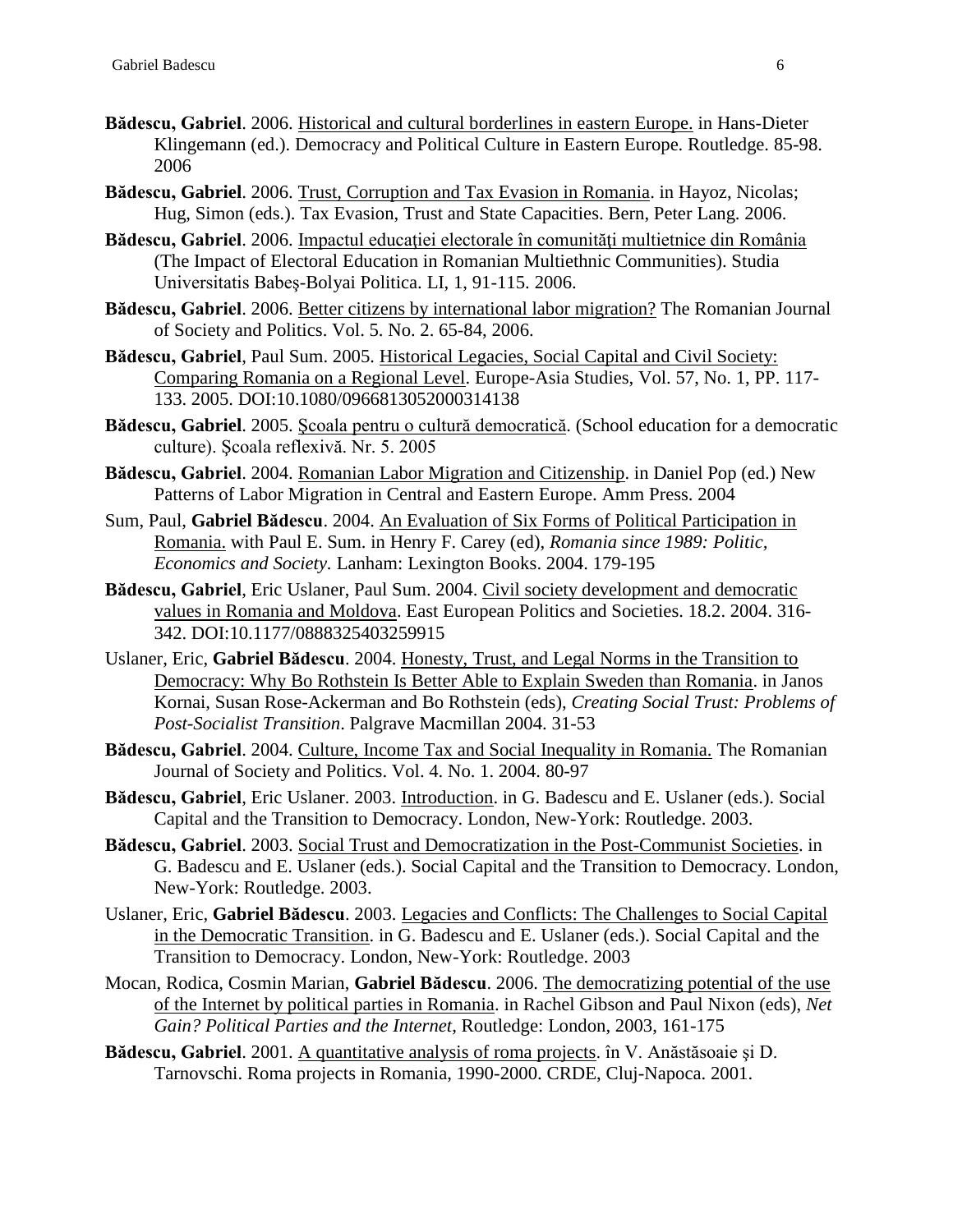- Bădescu, Gabriel. 2003. Încredere și democrație în țările foste comuniste. Sociologie românească. 1-2. 2003. 109-129
- **Bădescu, Gabriel**. 1999. Miza politică a încrederii. Sociologie româneasca. 2. 1999. 97-123
- **Bădescu, Gabriel**. 1999. Cultură politică şi capital social. Noul Standard International. 2. 1999. 109-129
- **Bădescu, Gabriel**. 1999. Contextual factors of political participation in Romania. EAST, 3, 1999.
- **Bădescu, Gabriel**. 1999. Assessing the role of social capital in public administration reform: the case of developing housing association. The Transylvanian Journal of Public Administration. 1, 1999
- **Bădescu, Gabriel**. 1998. Selecting methods for higher education admission exam. EAST, 1, 1998.
- **Bădescu, Gabriel**. 1997. Phone surveys in elections forecasting. Studia Universitatis Babes-Bolyai, Politologia, 2, 1997.
- **Bădescu, Gabriel**. 1997. Some aspects concerning ethno-nationalism in Transylvania after 1989. Studia Universitatis Babes-Bolyai, Politologia, 1, 1997.
- **Bădescu, Gabriel**. 1993. Changes in the structure of the Romanian Higher Education System and their effect regarding the inequality of schooling chances, with Irina Culic, Studia Universitatis Babes-Bolyai, Sociologia-Politologia,3, 1993.

#### **Policy research (Selected)**

**Gabriel Bădescu** (coord.), Georgiana Mihuț, Paul Sum. 2018. Reforma învățământului superior în România: propuneri de schimbări pentru un sistem onest, eficient și incluziv. Policy Brief. Hanns Seidel Stiftung.

**Gabriel Bădescu**, Oana Negru-Subțirică, Daniela Angi, Claudiu Ivan. 2017. Profesor în România. Cine, de ce, în ce fel contribuie la educația elevilor în școlile românești? (Teacher in Romania. Who, why, and how contributes to the students' education in the Romanian schools). Friedrich Ebert Stiftung România. [http://www.democracycenter.ro/romana/publicatii/rapoarte](http://www.democracycenter.ro/romana/publicatii/rapoarte-de-cercetare/profesor-romania)[de-cercetare/profesor-romania](http://www.democracycenter.ro/romana/publicatii/rapoarte-de-cercetare/profesor-romania)

**Gabriel Bădescu**, George Jiglău. 2017. Cum pot protestele să îmbunătățească democrația reprezentativă? [http://www.contributors.ro/politica-doctrine/cum-pot-protestele-sa](http://www.contributors.ro/politica-doctrine/cum-pot-protestele-sa-imbunata%C8%9Beasca-democra%C8%9Bia-reprezentativa/)[imbunata%C8%9Beasca-democra%C8%9Bia-reprezentativa/](http://www.contributors.ro/politica-doctrine/cum-pot-protestele-sa-imbunata%C8%9Beasca-democra%C8%9Bia-reprezentativa/)

**Gabriel Bădescu**, Anca Sinea, George Jiglău (coord.) 2016. Educație, bună guvernare, securitate națională. Centrul pentru Studiul Democrației.

http://www.democracycenter.ro/application/files/2414/6645/8012/White Paper - Educatie[buna-guvernare-securitate-nationala.pdf](http://www.democracycenter.ro/application/files/2414/6645/8012/White_Paper_-_Educatie-buna-guvernare-securitate-nationala.pdf)

George Jiglău, **Gabriel Bădescu** (coordonatori). 2015. Reforma mecanismelor de reprezentare politică a cetățenilor în România. Centrul pentru Studiul Democrației. [http://www.democracycenter.ro/romana/publicatii/rapoarte-de-cercetare/reforma-mecanismelor](http://www.democracycenter.ro/romana/publicatii/rapoarte-de-cercetare/reforma-mecanismelor-de-reprezentare-politica-cetateniilor-romania)[de-reprezentare-politica-cetateniilor-romania](http://www.democracycenter.ro/romana/publicatii/rapoarte-de-cercetare/reforma-mecanismelor-de-reprezentare-politica-cetateniilor-romania)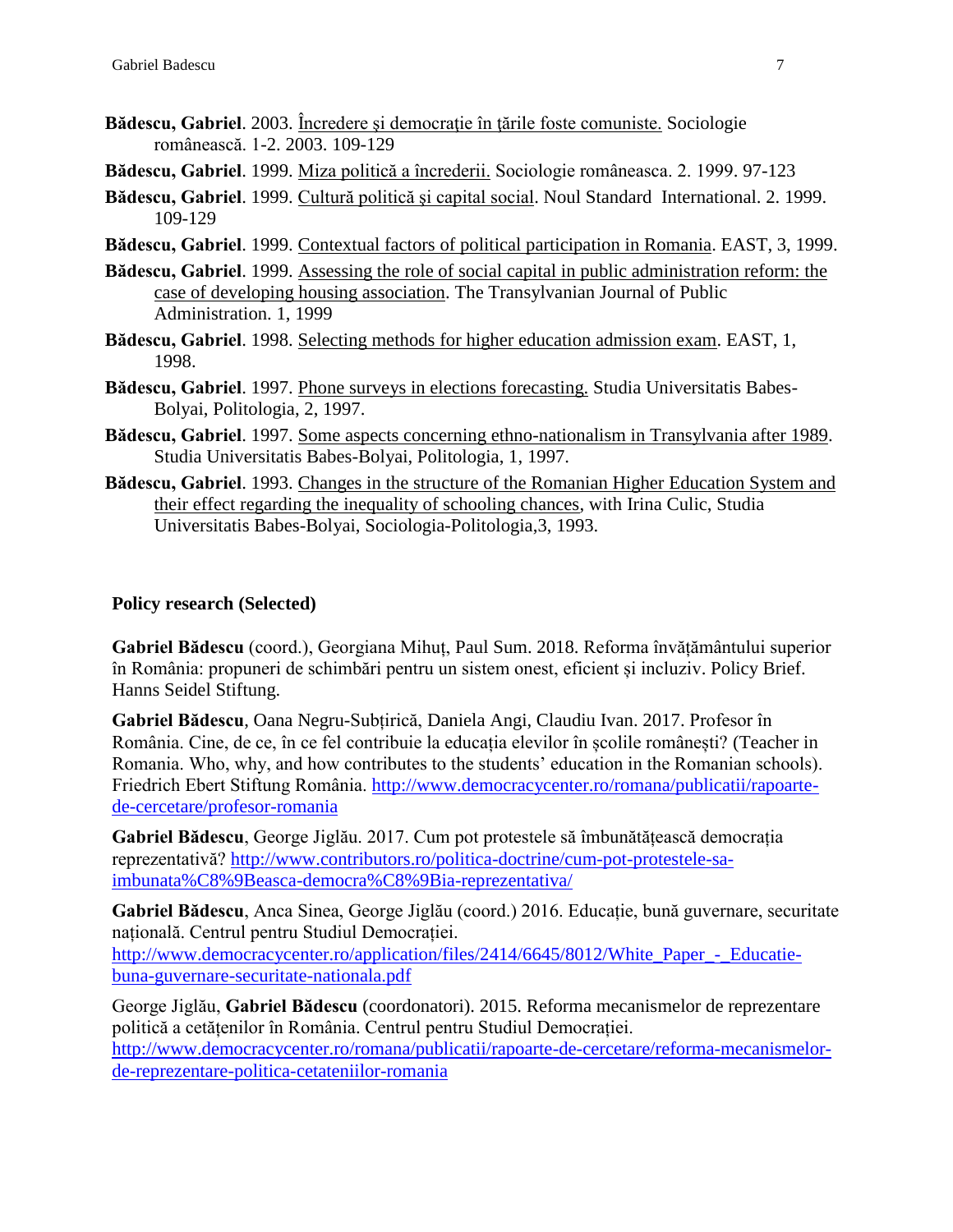Anca Sinea, George Jiglău, **Gabriel Bădescu**. 2015. Cum poate România să prevină amenințările teroriste? Centrul pentru Studiul Democrației. [http://www.democracycenter.ro/romana/publicatii/analize-si-opinii/cum-poate-romania-sa](http://www.democracycenter.ro/romana/publicatii/analize-si-opinii/cum-poate-romania-sa-previna-amenintarile-teroriste)[previna-amenintarile-teroriste](http://www.democracycenter.ro/romana/publicatii/analize-si-opinii/cum-poate-romania-sa-previna-amenintarile-teroriste)

George Jiglău, **Gabriel Bădescu**. 2015. Recomandări privind legea alegerilor locale. Centrul pentru Studiul Democrației. [http://www.democracycenter.ro/romana/publicatii/policy](http://www.democracycenter.ro/romana/publicatii/policy-briefs/recomandari-privind-legea-alegerilor-locale)[briefs/recomandari-privind-legea-alegerilor-locale](http://www.democracycenter.ro/romana/publicatii/policy-briefs/recomandari-privind-legea-alegerilor-locale)

Daniela Angi, **Gabriel Bădescu** (coord.), 2014. Discursul instigator la ură în România. Fundația pentru Dezvoltarea Societății Civile.

<http://www.democracycenter.ro/application/files/9014/4611/7097/2-discurs.pdf>

**Bădescu, Gabriel**, Niculina Petre, Daniela Angi. 2014. Bunăstarea copilului din mediul rural. (Welfare of the children living in the rural localities) Cluj: Risoprint. 126p ISBN 978-973-53- 1290-9 [\(http://www.worldvision.ro/\\_downloads/allgemein/Bunastarea\\_copilului\\_2014.pdf\)](http://www.worldvision.ro/_downloads/allgemein/Bunastarea_copilului_2014.pdf)

#### **RESEARCH EXPERIENCE (as project director)**

2018. Youth and democratic development in Romania. Project funded by Friedrich Ebert Foundation. (Euro 7920)

2017-2019. Democratic citizenship, inequalities and social polarization: a longitudinal and multilevel study. Project funded by the Romanian National University Research Council. (PN-III-P4-ID-PCE-2016-0729). RON 848.000 (Euro 188444)

2016-2017. Analyzing educational achievement of 15-Year-Olds in Romania. Project funded by the Open Society Foundations. USD 18800.

2011-2015. Generalized trust, cultural diversity and institutions: a longitudinal and experimental study (TDI), Project funded by the Romanian National University Research Council.

(PN-II-PCE-ID-3-2011-0578). RON 1260000 (Euro 380000)

2012-2013. Political culture in Slovenia and Romania: a comparative analysis. RON 30400 (Euro 9200)

2007-2010. Education, internet and democratic values. A longitudinal and comparative study of the effects of youth involvement in real and virtual groups of socialization on civic culture. Project funded by the Romanian National University Research Council. (PN-II-PCE-ID-3-2007- 0478). RON 569576 (Euro 173000)

2009-2010. Strengthening the National Institutional and Education Capacity to implement official development assistance projects and programmes. USD 20000

2007-2008. Civic culture through education. a research on the relation between school, social participation and democratic attitudes. Project funded by the Romanian National University Research Council. RON 190555 (Euro 61000)

2006-2007. Strengthening democracy through professional associations. Project funded by the Chiang Ching-kuo Foundation for International Scholarly Exchange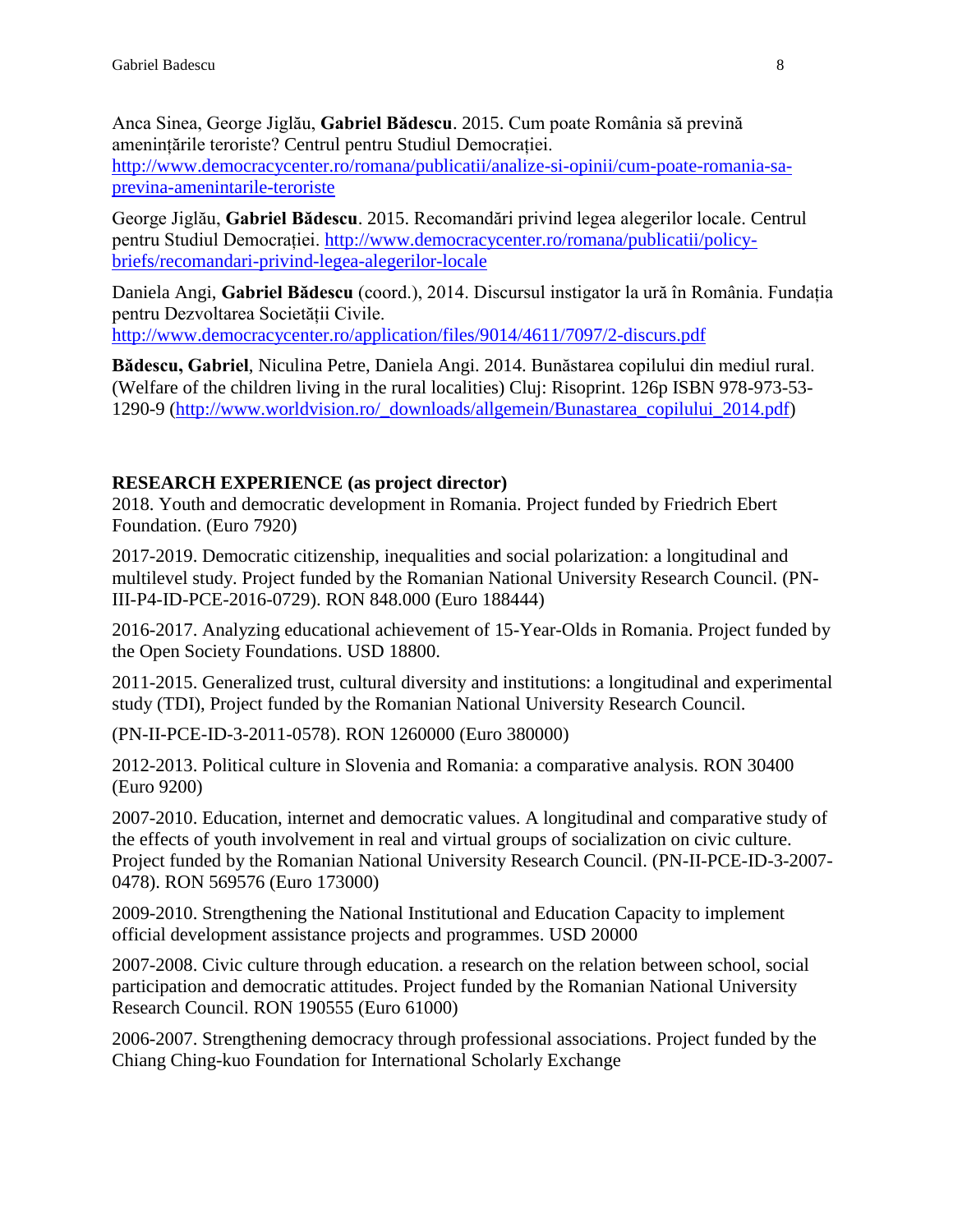2005-2006. Profiles of local democracy: monitoring local political institutions in new democracies. Project funded by the LGI Budapest.

2005-2006. Social and economic effects of labor migration in romania. 2005-2006. Project funded by IDEEA.

2005-2006. Political culture and civic involvement. Project funded by National University Research Council.

2001-2004. Civil society and democratization in the Balkan countries. Funded by the Blue Bird Research Fellowship at Central European University, Budapest.

2001-2002. Citizenship and participation in Romania and Moldova. Funded by the International Research and Exchanges Board. Co-directors: Paul Sum, Eric Uslaner, Cosmin Marian and Mihai Pisica.

1998-1999. Assessing the role of social capital in developing housing associations. Open Society Institute –Budapest.

1996-1997. Romanian political culture project. Part of the Comparative Study of Electoral Systems [\(www.cses.org\)](http://www.cses.org/). funded by the International Research and Exchanges Board and American Council of Learned Societies.

### **PAPER PRESENTATIONS (Selected)**

**Gabriel Bădescu**, Paul Sum. Democratic values as a shield against negative effects of rising income inequality: the investment in education paying democratic dividends over the long-term. The Comparative and International Education Society (CIES), Mexico City, March 29. 2018. **Gabriel Bădescu.** Social trust and income inquality in Romania. Identities and attitudes in Romania. University of Bristol. June 8, 2017

**Gabriel Bădescu**. (Keynote speaker). The relevance of the PISA results in the East Central Europe. Fact based educational policies in Moldova. Chișinău, Moldova. May 24, 2017. **Gabriel Bădescu**. Determinants of the income-achievement gaps across countries in the 2015 PISA data. The Comparative and International Education Society (CIES), Atlanta, March 5. 2017.

**Gabriel Bădescu**, Paul Sum. Democratic Citizenship and Social Polarization: Mezzo-level Contexts. Annual Meeting of the American Political Science Association, September 1 - 4, 2016, Philadelphia.

**Gabriel Bădescu** (Keynote speaker). Democratic citizenship and social polarization: evidence from meso-level contexts and policy implications. "New Ideas and New Generations of Regional Policy in Eastern Europe". International Conference. Pécs, 7 – 8 April 2016

**Gabriel Bădescu**, Paul Sum. Generalized Trust and Diversity in the Classroom: A Longitudinal Study of Romanian Adolescents. 2015 APSA Annual Meeting. San Francisco

**Gabriel Bădescu**, Paul Sum. Generalized trust and economic diversity in the classroom: a longitudinal study of Romanian adolescents. Society for Romanian Studies Conference. Bucharest, Romania. June 2015

**Gabriel Bădescu**, Daniela Angi. The political resocialization of Romanian migrants. . International Networking Conference Emigration and Immigration on the Balkans in the focus of Political Psychology. October 30th – November 1th, 2015 , Sofia, Bulgaria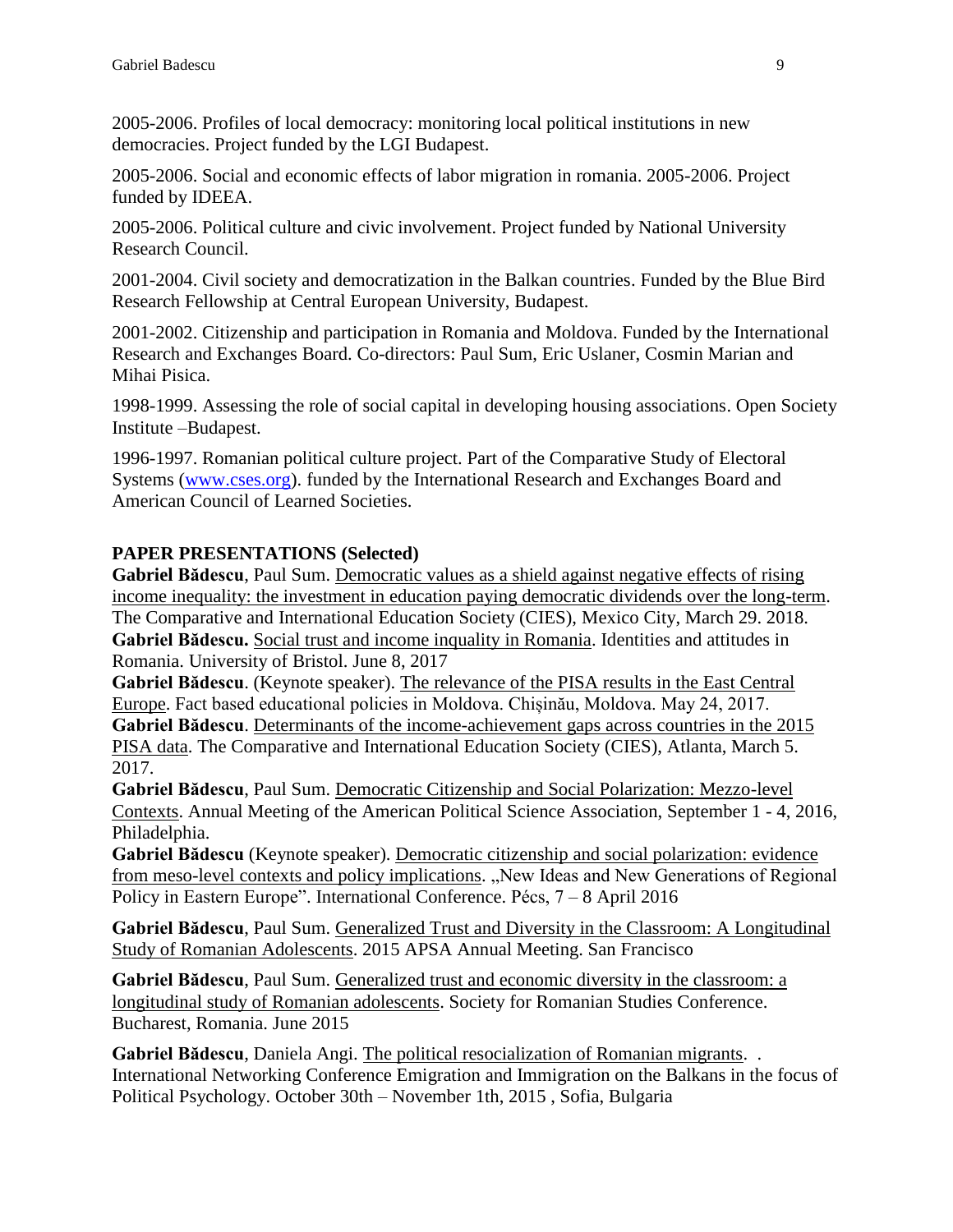**Gabriel Bădescu** How do social trust impact the relationship between media and democracy. Media and Democracy: Central Eastern Europe in a comparative context. Oxford University. 09- 11 July 2013.

Toma Burean, **Gabriel Bădescu** Online activism and protests in Romania. with Toma Burean. Politics of Provocation: Citizen Involvement and Institutional Reforms Across the Globe" (workshop 3) at the 41st ECPR Joint Sessions of Workshops at the Johannes Gutenberg Universität, Mainz (March 11-16, 2013).

George Jiglău, Toma Burean, **Gabriel Bădescu** The Ideological Mapping of Political Parties in Romania. The Relationship between Dimensions of Competition and Ideological Consistency. In ECPR General Conference (pp. 4-7).

**Gabriel Bădescu** Party institutionalisation, electoral volatility and ideological voting in Romania. Parties and Party Systems in Central and Eastern Europe, St Antony's College, Oxford, UK, 16 – 17 November 2012

**Gabriel Bădescu,** Paul Sum. Determinants of Social Trust in a Longitudinal Study of Romanian Youth. Paper presented at the 69th Annual National Conference of the MPSA, March 31 – April 3, 2012, Palmer House Hilton, Chicago, IL

Paul Sum, **Gabriel Bădescu** Effects of Diversity on Generalized Trust: Attitudes among Romanian Migrants in Italy and Spain. Paper presented at the 69th Annual National Conference of the MPSA, March 31 – April 3, 2012, Palmer House Hilton, Chicago, IL

**Gabriel Bădescu** Effects of interpersonal trust on access to health care during economic crisis. The 24th European Health Psychology Conference: Families, children and health. Cluj-Napoca (September 1-4, 2010)

Paul Sum, **Gabriel Bădescu** Coming Home: Attitudes and Behaviors of Romanian Migrant Workers Returning from Abroad. (Paper presented at the 66th National Conference of the Midwest Political Science Association, Chicago (April 3-6, 2008)

Marc Hooghe, **Gabriel Bădescu**. Political Trust, Participation and Interest among Young People. Survey Results from Belgium, Canada and Romania. American Political Science Association, Chicago, 30/08-2/09/2007, pp. 18

**Gabriel Bădescu** Better Democrats in Bulgaria and Romania by E.U. Enlargement? Paper presented at the "International Conference on the 5th Enlargement of EU? The Challenge and Perspective". Tamkang University, Taipei, December 19, 2006

**Gabriel Bădescu**, Paul Sum. Mapping Political Preferences: The Emergence of Citizen Left-Right Orientations in New Democracies. Paper presented at the International Conference on "Elections and Democratic Governance", Organized by the National Election Studies, University of Michigan, Washington DC, September 1-3, 2005

**Gabriel Bădescu**, Paul Sum. The Importance of the Left-Right Orientations in the New Democracies. Paper presented at the International Conference on "Elections and Democratic Governance", Organized by the Institute of Political Science, Academia Sinica (IPSAS), Taipei, April 10-11, 2005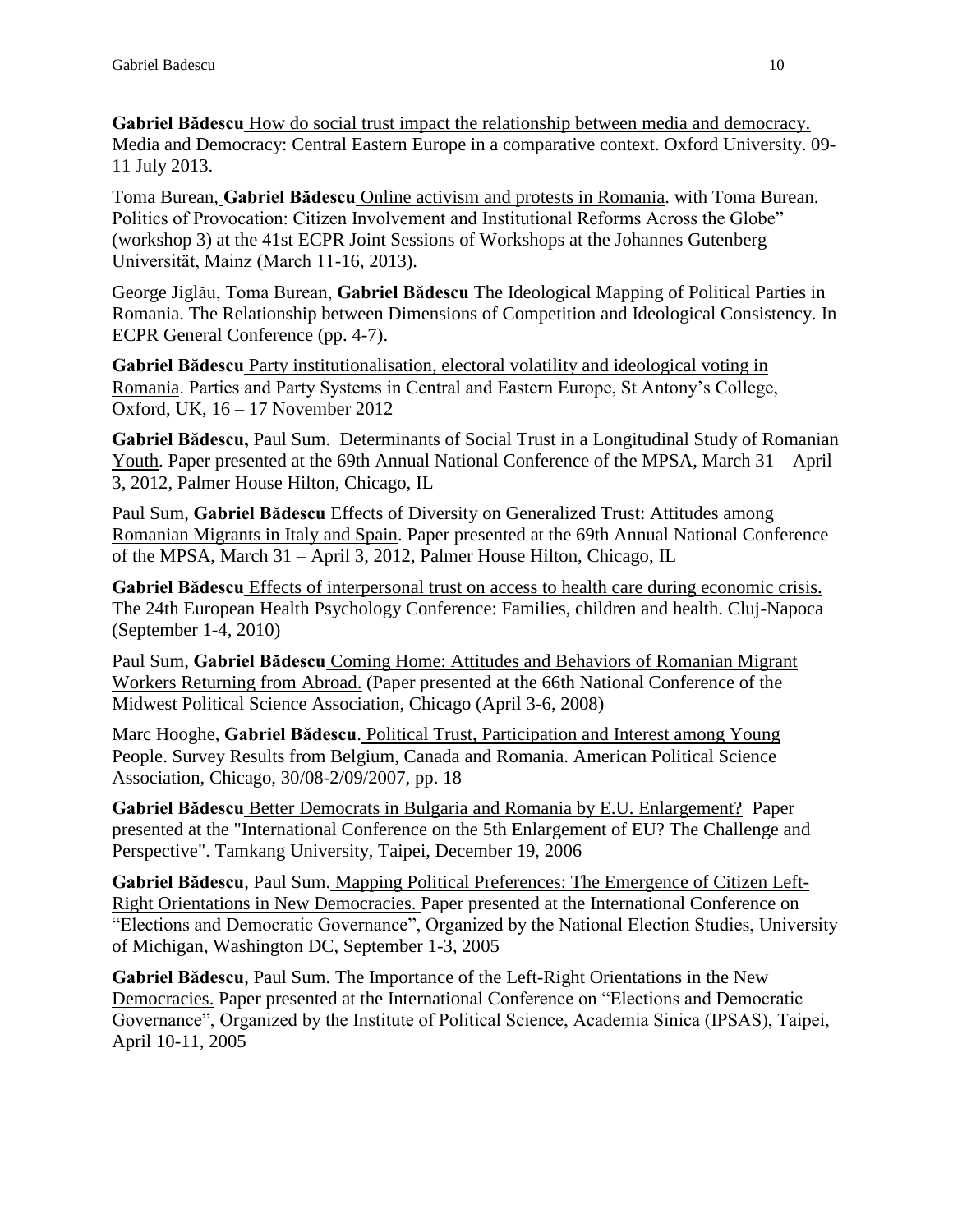**Gabriel Bădescu** Civic Engagement and Democratization in Former Communist Countries. Paper presented at the 28th Annual Mid-Atlantic Slavic Conference of the AAASS, Barnard College in New York, March 27, 2004.

**Gabriel Bădescu** Trust, taxes and social inequality in Romania. Paper presented at the Conference on "Tax Evasion, Trust and State Capacity", University of St. Gallen, St. Gallen, Switzerland, October 17-19, 2003.

**Gabriel Bădescu**, Paul Sum Historical Legacies and Social Capital: Comparing Romania and Germany on a Regional Level. Paper presented at the 2003 Annual Meeting of the American Political Science Association. 28-31 August 2003 in Philadelphia, USA.

**Gabriel Bădescu**, Eric Uslaner, Paul Sum Democratization, trust, and civic engagement: The Democratic Transition in Romania and the Republic of Moldova. Paper presented at the European Consortium for Political Research, Joint Sessions of Workshops, Workshop on Bringing Citizens Back In - Political Participation and Participatory Democracy, March 28-April 2, 2003.

**Gabriel Bădescu**, Paul Sum Historical Legacies and Social Capital: Comparing Romania and Germany on a Regional Level. Paper presented at the 2003 Annual Meeting of the American Political Science Association, August 28 - August 31, 2003.

**Gabriel Bădescu** Attitudes toward social inequality in Romania after 1989. Paper presented at the International Conference on Inequality, Poverty and Social Inclusion in South East Europe, Belgrade, July 11-12, 2003

**Gabriel Bădescu**, Eric Uslaner, Paul Sum Democratization, trust, and civic engagement: The Democratic Transition in Romania and the Republic of Moldova. Paper presented at the European Consortium for Political Research, Joint Sessions of Workshops, Workshop on Bringing Citizens Back In - Political Participation and Participatory Democracy, March 28-April 2, 2003.

Eric Uslaner, **Gabriel Bădescu**. Honesty, Trust, and Legal Norms in the Transition to Democracy: Why Bo Rothstein Is Better Able to Explain Sweden than Romania. Paper presented at the at the Collegium Budapest Project on Honesty and Trust Conference, Workshop on Formal and Informal Cooperation, November 22-23, 2002.

**Gabriel Bădescu**, Katja Neller. Participation in Voluntary Associations. Paper presented at the Citizen, Involvement and Democracy Network meeting in Madrid. November 2002.

# **OTHER PUBLICATIONS**

Gabriel Bădescu. 2018. Mai mulți bani pentru educație? [www.contributors.ro/editorial/este](http://www.contributors.ro/editorial/este-nevoie-de-mai-mulți-bani-pentru-educație/)[nevoie-de-mai-mulți-bani-pentru-educație/](http://www.contributors.ro/editorial/este-nevoie-de-mai-mulți-bani-pentru-educație/) 

Gabriel Bădescu. 2017. În asociere stă puterea. Cum poate fi politica schimbată cu ajutorul protestelor. Și ce mai avem de făcut. Foreign Policy România. Nr. 2. 2017. p. 32-34

Gabriel Bădescu, George Jiglău. 2017. Alegerile parlamentare din 2016. Ce a contat pentru România online. [http://www.contributors.ro/politica-doctrine/alegerile-parlamentare-din-2016](http://www.contributors.ro/politica-doctrine/alegerile-parlamentare-din-2016-ce-a-contat-pentru-romania-online/) [ce-a-contat-pentru-romania-online/](http://www.contributors.ro/politica-doctrine/alegerile-parlamentare-din-2016-ce-a-contat-pentru-romania-online/)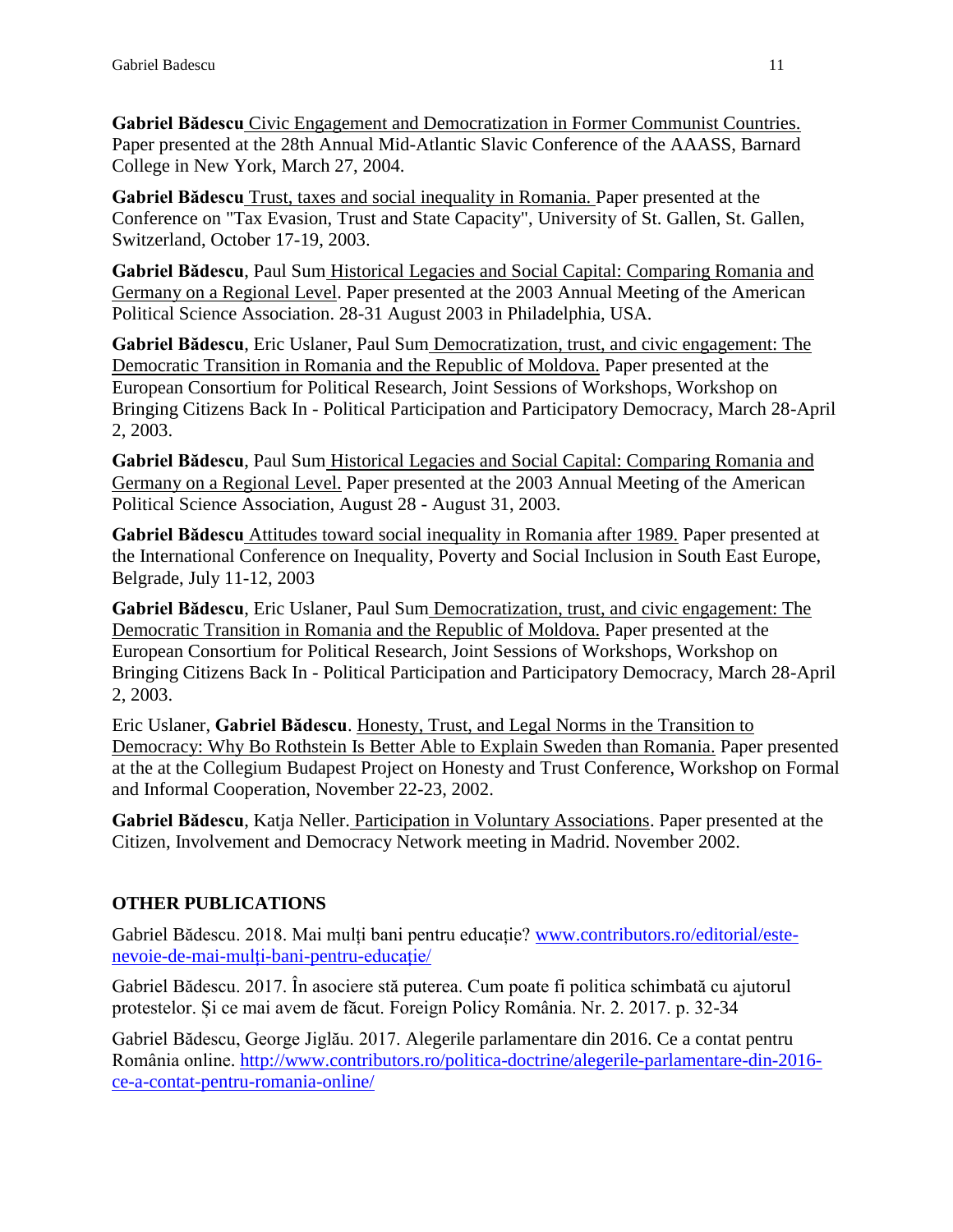Gabriel Bădescu. 2016. PISA, un turn tot mai puțin înclinat. <http://www.contributors.ro/editorial/pisa-un-turn-tot-mai-pu%C8%9Bin-inclinat/>

Gabriel Bădescu. 2016. Ce au în comun profesorii români și traficanții de droguri din Chicago. Q-Magazine. Sept. 24. [http://www.qmagazine.ro/ce-au-comun-profesorii-de-scoala-romani-si](http://www.qmagazine.ro/ce-au-comun-profesorii-de-scoala-romani-si-traficantii-de-droguri-din-chicago_325071.html)[traficantii-de-droguri-din-chicago\\_325071.html](http://www.qmagazine.ro/ce-au-comun-profesorii-de-scoala-romani-si-traficantii-de-droguri-din-chicago_325071.html)

Přemysl Rosůlek. 2015. Interview with Gabriel Badescu on internationalization of social sciences in CEE. Acta FF ZČU. 3/14. pp.212-219. [http://www.ff.zcu.cz/files/Acta-](http://www.ff.zcu.cz/files/Acta-FF/2014/ACTA_FF_2014_3.pdf)[FF/2014/ACTA\\_FF\\_2014\\_3.pdf](http://www.ff.zcu.cz/files/Acta-FF/2014/ACTA_FF_2014_3.pdf)

Gabriel Bădescu. Știință în limba maghiară în România. Corbii Albi. November 2015.

<http://corbiialbi.ro/index.php/compas/470-536-tiin-539-a-in-limba-maghiara-in-romania/>

De ce ar trebui să alegem primarii în două tururi de scrutin. (with George Jiglau). April 2015. Cogitus. [http://www.cogitus.ro/administratie/de-ce-ar-trebui-sa-alegem-primarii-in-doua-tururi](http://www.cogitus.ro/administratie/de-ce-ar-trebui-sa-alegem-primarii-in-doua-tururi-de-scrutin)[de-scrutin](http://www.cogitus.ro/administratie/de-ce-ar-trebui-sa-alegem-primarii-in-doua-tururi-de-scrutin)

Bădescu, Gabriel, Niculina Petre, Daniela Angi. 2014. Bunăstarea copilului din mediul rural. Cluj: Risoprint. 126p ISBN 978-973-53-1290-9

[\(http://www.worldvision.ro/\\_downloads/allgemein/Bunastarea\\_copilului\\_2014.pdf\)](http://www.worldvision.ro/_downloads/allgemein/Bunastarea_copilului_2014.pdf)

O busolă pentru teritorii lingvistice. Corbii Albi. November 2014.

<http://corbiialbi.ro/index.php/contact/71-o-busol-pentru-teritorii-lingvistice/>

Discursul instigator la ură în România. co-editor with Daniela Angi. 2014. Fondul ONG. [http://www.fdsc.ro/library/files/studiul\\_diu\\_integral.pdf](http://www.fdsc.ro/library/files/studiul_diu_integral.pdf)

Protestul nu e o vacă. Sau despre alternanța perioadelor în care oamenii devin activi public. Cogitus. September 2013. [http://www.cogitus.ro/politica/protestul-nu-e-o-vaca-sau-despre](http://www.cogitus.ro/politica/protestul-nu-e-o-vaca-sau-despre-alternanta-perioadelor-in-care-oamenii-devin-activi-public)[alternanta-perioadelor-in-care-oamenii-devin-activi-public](http://www.cogitus.ro/politica/protestul-nu-e-o-vaca-sau-despre-alternanta-perioadelor-in-care-oamenii-devin-activi-public)

Romania badly needs a stable government to emerge from the aftermath of Sunday's elections. EUROPP – European Politics and Policy. December 2012. <http://blogs.lse.ac.uk/europpblog/2012/12/14/romania-elections-2012-badescu>

Bunăstarea copilului din mediul rural. (with Niculina Petre). Cluj-Napoca: Risoprint. Mai 2012. [http://www.worldvision.ro/\\_downloads/allgemein/Raport\\_Bunastarea\\_copilului\\_din\\_mediul\\_rura](http://www.worldvision.ro/_downloads/allgemein/Raport_Bunastarea_copilului_din_mediul_rural.pdf) [l.pdf](http://www.worldvision.ro/_downloads/allgemein/Raport_Bunastarea_copilului_din_mediul_rural.pdf)

Ce a fost mai uşor a trecut. DemocratieUBB. March 2012.<http://www.democratieubb.ro/?p=2088>

Cei 364! DemocratieUBB. March 2012.<http://www.democratieubb.ro/?p=1893>

Informaţii care încă ne lipsesc. DemocratieUBB. February 2012. <http://www.democratieubb.ro/?p=1516>

Impresii după Dezbaterea 2 şi câteva comentarii despre concursurile din UBB. February 2012. <http://www.democratieubb.ro/?p=1239>

Despre Nemo şi două tipuri de performanţă. Cogitus. November 2011. <http://www.cogitus.ro/educatie/despre-nemo-si-doua-tipuri-de-performanta>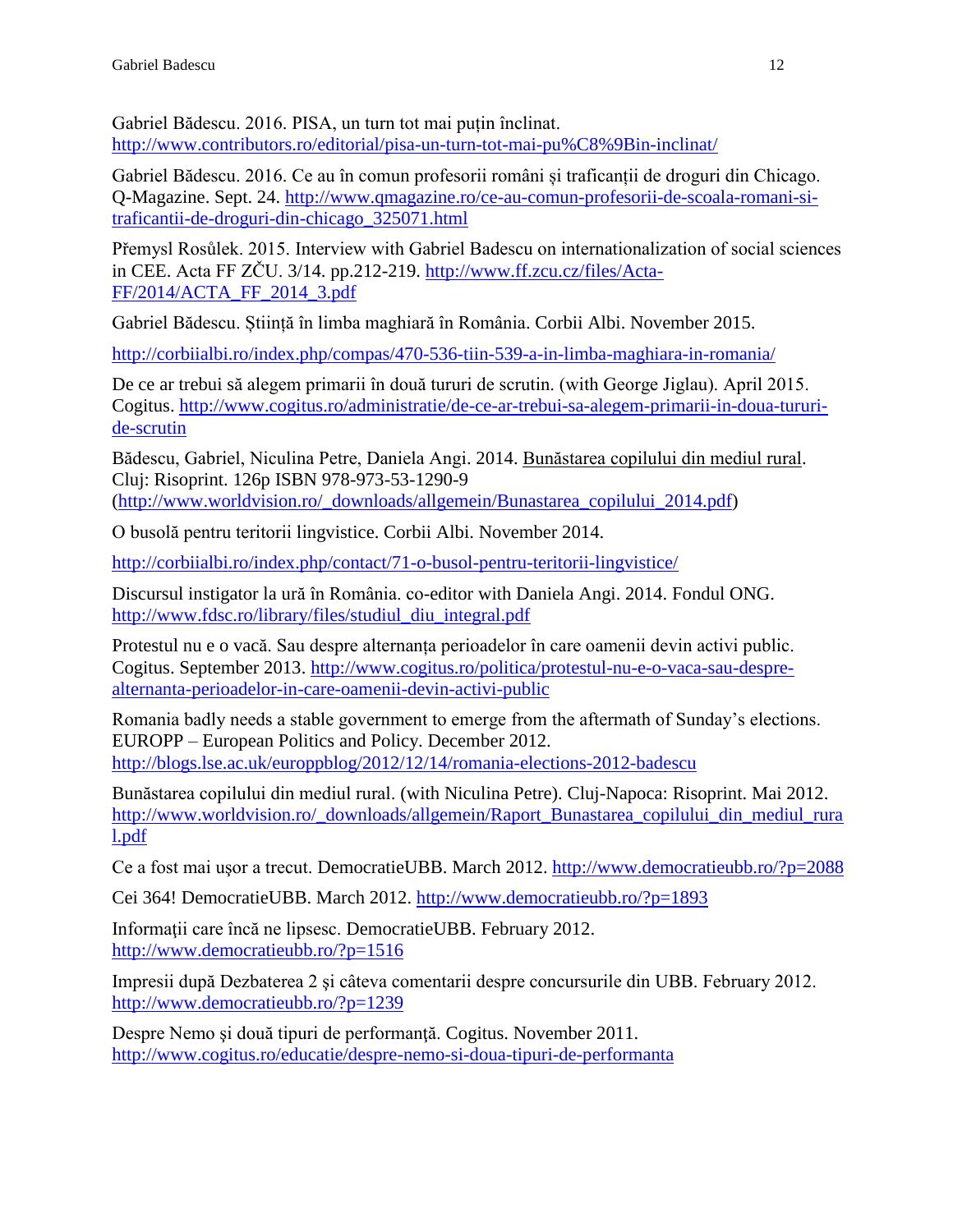Un alt fel de bacalaureat. Rezultate ale cercetării românești într-o competiție europeană. Cogitus. September 2011. [http://www.cogitus.ro/educatie/un-alt-fel-de-bacalaureat-rezultate-ale-cercetarii](http://www.cogitus.ro/educatie/un-alt-fel-de-bacalaureat-rezultate-ale-cercetarii-romanesti-intr-o-competitie-europeana)[romanesti-intr-o-competitie-europeana](http://www.cogitus.ro/educatie/un-alt-fel-de-bacalaureat-rezultate-ale-cercetarii-romanesti-intr-o-competitie-europeana)

Bacalaureat 2011. Câteva grafice, cifre şi comentarii. Iulie 2011. <http://www.cogitus.ro/educatie/cateva-grafice-cifre-si-comentarii-despre-bacalaureat>

Ştefania Isăilă, Gabriel Bădescu, Anca Miron. Ocuparea ca mijloc activ în combaterea sărăciei şi promovarea incluziunii sociale. Cluj: Institutul de Formare Economică şi Socială. May 2011. [http://stp-nv.ro/docs/studiu\\_regional\\_incluziune\\_sociala.pdf](http://stp-nv.ro/docs/studiu_regional_incluziune_sociala.pdf)

Efecte politice ale migraţiei. Rezultate ale unui sondaj Cogitus. Cogitus April 2011. [http://www.cogitus.ro/politica/efecte-politice-ale-migratiei-rezultate-ale-unui-sondaj-cogitus.](http://www.cogitus.ro/politica/efecte-politice-ale-migratiei-rezultate-ale-unui-sondaj-cogitus)

Wunderkind, olimpici şi angajaţi de top. Ce fel de performanţă ne dorim în educaţie. Cogitus. December 2010. [http://www.cogitus.ro/educatie/ce-fel-de-performanta-ne-dorim-in-educatie.](http://www.cogitus.ro/educatie/ce-fel-de-performanta-ne-dorim-in-educatie)

Cum să câştigăm la ruletă. Cogitus. November 2010.

[www.cogitus.ro/educatie/cum-sa-castigam-la-ruleta.](http://www.cogitus.ro/educatie/cum-sa-castigam-la-ruleta)

Democraţie sau pragmatism. Doar obedienţă. Cogitus. November 2010.

[www.cogitus.ro/politica/democratie-sau-pragmatism-doar-obedienta](http://www.cogitus.ro/politica/democratie-sau-pragmatism-doar-obedienta)

Implicarea civică şi politică a tinerilor. with M. Comşa, A. Gheorghiţă, C. Stănuş, C. Tufiş. Constanţa: Dobrogea. 2010

Roma Inclusion Barometer. with V. Grigoraş, C. Rughiniş, M. Voicu, O. Voicu. Bucharest: Open Society Foundation. 2007

Calități de bun cetățean: încredere, toleranță, solidaritate și orientări pro-antreprenoriale. Eurobarometrul Rural. Valori Europene în Sate Româneşti. 2006.

Stiintele sociale romanesti in tranzitie. (The Transition of the Romanian Social Sciences). Observator Cultural. August 26-September 1. 2003.

Atitudini si perceptii privind inegalitatea sociala in Romania (Attitudes and Perceptions on Social Inequality in Romania). Public Opinion Barometer Survey Report. May 2003.

Cultura politica si participare. (Political Culture and Participation). Public Opinion Barometer Survey Report. May 2002.

Cetateni si institutii (Citizens and Institutions). Public Opinion Barometer Survey Report. November 2001.

# **INVITED LECTURES**

Youth Civic Culture, Inequality, and Education in the ex-Communist Countries". University of California, Berkeley. April 2018.

Democracy and Education. School of Advanced Social Studies. Slovenia. April 2017. Does Immigration Increase the Quality of Democracy? A Study of Migrants in Europe. SUNY Cortland. September 2016.

Democracy and inequality. School of Advanced Social Studies in Ljubljana. April 2015.